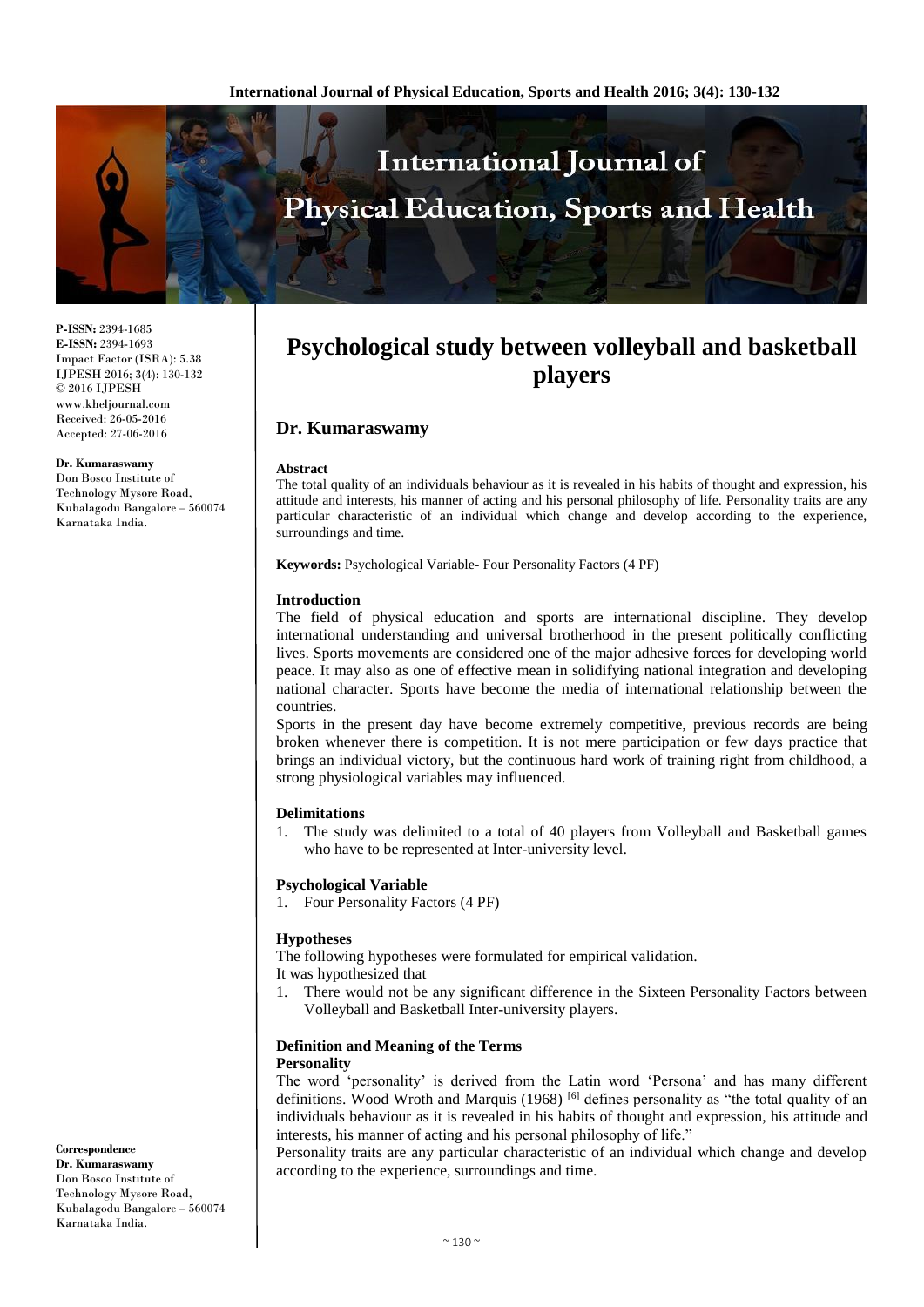#### International Journal of Physical Education, Sports and Health

#### **Methodology**

#### **Selection of subjects**

The purpose of the present study is to compare the selected physical, anthropometric measurements and psychological variables between volleyball and basketball university players of Bangalore University, Mangalore University, University of Mysore and Kuvempu University volleyball and basketball teams. To achieve the purpose of the study, ninety six male players were selected at random from each category of Basketball and Volleyball players, a total of 96 players in Karnataka state, India, who had their credit in participating interuniversity tournaments during the academic year 2014-15 in their respective games.

#### **Selection of variables**

#### **Psychological Variable:** 1. Four Personality Factors (4 PF) **Selection of Tests**

The present study was undertaken primarily to compare the selected psychological variables among selected Interuniversity level Basketball and Volleyball players. As per the available literatures, the following standardized tests were used to collect relevant data on the selected dependent variables and they were presented.

## **Research Design and Statistical Analysis**

A two-sample t-test can only be used to assess the significance of the difference between the mean values of two independent groups. To compare differences in the mean values of three or more independent groups, Analysis of Variance (ANOVA) is used. Thus, ANOVA is suitable when the outcome measurement is a criterion variable and when the explanatory variable is categorical with three or more groups. A One-way ANOVA is used when the effect of only one categorical (outcome) is explored. The concept of ANOVA can be thought of as an extension of a two-sample t-test.

### **Analysis and Interpretation of the Data**

The analysis of data and detailed results of the study have been discussed in this chapter. The purpose of the present study was to compare the selected anthropometric measurements and psychological variables between Basketball and Volleyball Inter-university players of Karnataka. To achieve this, ninety six male players were selected randomly from each category of Basketball and Volleyball games, a total of 96 players in Bangalore University, Mangalore University, University of Mysore and Kuvempu University teams of Karnataka state, India, who had their credit in participating university tournaments during the academic year 2014-15 in their respective games.

The probability level below which we reject the hypotheses is termed as level of significance. The 't' value obtained by 't' Test Analysis was compared at 0.05 and 0.01levels of significance, which was considered as adequate.

**Table 1:** Table showing comparison of Personality Factors between university Basketball and Volleyball players.

| Sl. No. | <b>Personality</b><br><b>Factors</b>  | <b>Basketball Players (N=20)</b> |                                     |                                      | <b>Volleyball Players(N=20)</b> |                                     |                                      |                                  |
|---------|---------------------------------------|----------------------------------|-------------------------------------|--------------------------------------|---------------------------------|-------------------------------------|--------------------------------------|----------------------------------|
|         |                                       | Mean                             | <b>Standard</b><br><b>Deviation</b> | <b>Standard</b><br><b>Error Mean</b> | Mean                            | <b>Standard</b><br><b>Deviation</b> | <b>Standard</b><br><b>Error Mean</b> | <b>Mean</b><br><b>Difference</b> |
| 1.      | Personality<br>Factor- $O_1$          | 1.812                            | 0.816                               | 0.117                                | 1.833                           | 0.780                               | 0.112                                | 0.020                            |
| 2.      | Personality<br>Factor- $O2$           | 2.562                            | 0.580                               | 0.083                                | 2.541                           | 0.503                               | 0.072                                | 0.020                            |
| 3.      | Personality<br>Factor- $Q_3$          | 1.479                            | 0.618                               | 0.089                                | 1.437                           | 0.580                               | 0.083                                | 0.041                            |
| 4.      | Personality<br>Factor- O <sub>4</sub> | 2.062                            | 0.665                               | 0.096                                | 1.916                           | 0.678                               | 0.098                                | 0.145                            |

The table-1 shows mean, standard deviation, standard error and mean difference in the Personality Factor variables between university Basketball and Volleyball players.

The obtained values on Personality Factor-O<sub>1</sub> (Conservative vs) Experimenting) as shown in the table the Basketball players' mean was 1.812 with standard deviation of 0.816 and standard error mean of 0.117 and volleyball players' mean was 1.833 with standard deviation of 0.780 and standard error mean of 0.112. The Personality Factor- $Q_1$  (Conservative vs Experimenting) mean scores of basketball players had less when compared with Personality Factor- $Q_1$  mean scores of volleyball players. It concludes that the university Volleyball players had more Personality Factor-Q<sup>1</sup> (Conservative vs Experimenting) than Basketball players.

The obtained values on Personality Factor- $Q_2$  (Group Dependent vs Self-Sufficient) as shown in the table the Basketball players' mean was 2.562 with standard deviation of 0.580 and standard error mean of 0.083 and volleyball players' mean was 2.541 with standard deviation of 0.503 and standard error mean of 0.072. The Personality Factor- $Q_2$  (Group Dependent vs Self-Sufficient) mean scores of volleyball players had less when compared with Personality Factor-Q<sup>2</sup> mean scores of basketball players. It concludes that the university Basketball players had more Personality Factor-Q<sup>2</sup>

(Group Dependent vs Self-Sufficient) than Volleyball players. The obtained values on Personality Factor- $Q_3$  (Indiscipline Self Conflict vs Controlled) as shown in the table the Basketball players' mean was 1.479 with standard deviation of 0.618 and standard error mean of 0.089 and volleyball players' mean was 1.437 with standard deviation of 0.580 and standard error mean of  $0.083$ . The Personality Factor- $Q_3$  (Indiscipline Self Conflict vs Controlled) mean scores of volleyball players had less when compared with Personality Factor-Q<sub>3</sub> mean scores of basketball players. It concludes that the university Basketball players had more Personality Factor-Q<sup>3</sup> (Indiscipline Self Conflict vs Controlled) than Volleyball players.

The obtained values on Personality Factor-Q<sup>4</sup> (Relaxed vs Tense) as shown in the table the Basketball players' mean was 2.062 with standard deviation of 0.665 and standard error mean of 0.096 and volleyball players' mean was 1.916 with standard deviation of 0.678 and standard error mean of 0.098. The Personality Factor-Q<sup>4</sup> (Relaxed vs Tense) mean scores of volleyball players had less when compared with Personality Factor-Q<sup>4</sup> mean scores of basketball players. It concludes that the university Basketball players had more Personality Factor-Q<sup>4</sup> (Relaxed vs Tense) than Volleyball players.